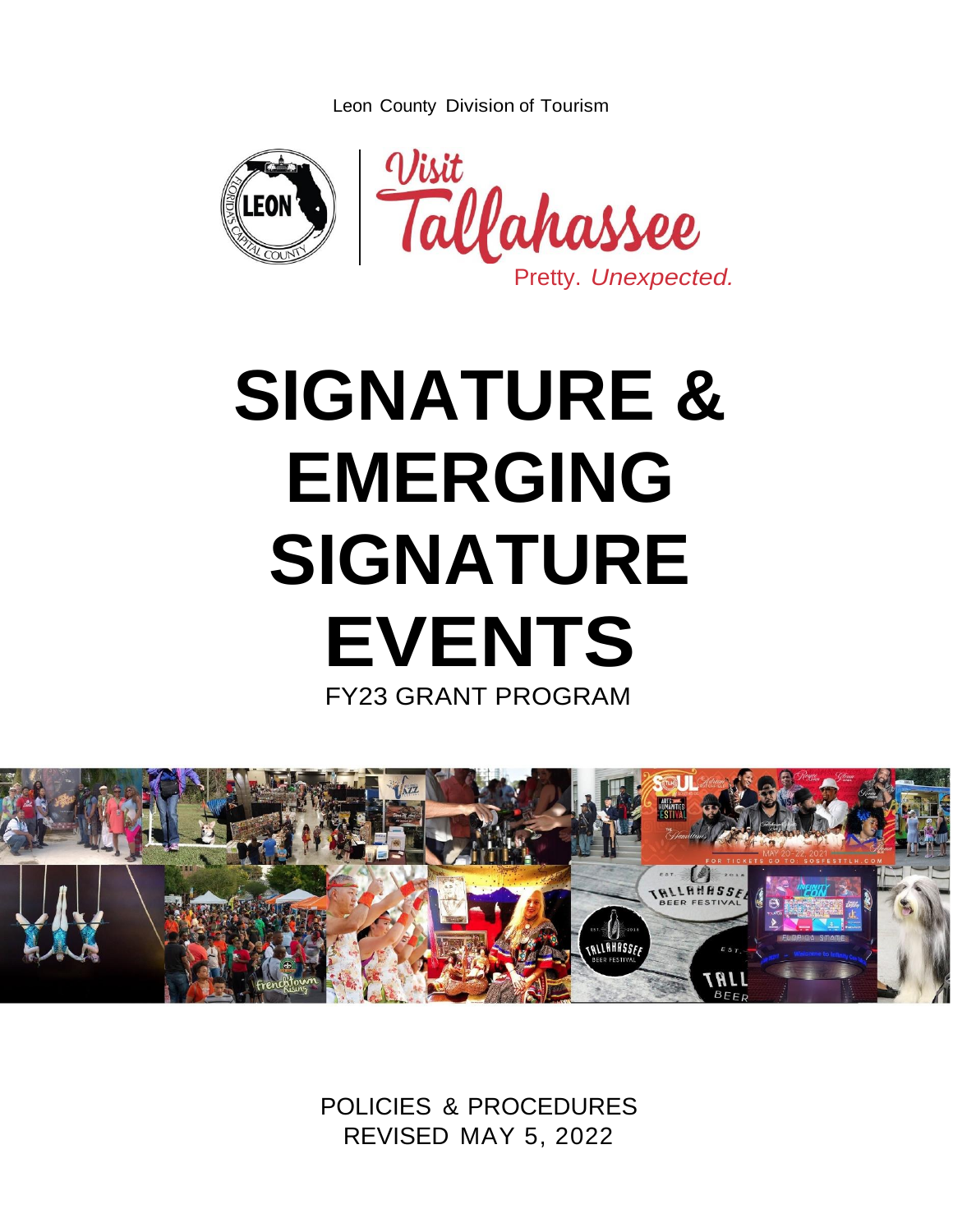# **TABLE OF CONTENTS**

| $\mathbf{II}$ . |                                                           |
|-----------------|-----------------------------------------------------------|
| III.            |                                                           |
| IV.             |                                                           |
|                 |                                                           |
| VI.             |                                                           |
| VII.            | Signature/Emerging Signature Event Grant Timeline Page 12 |
| VIII.           |                                                           |
| IX.             |                                                           |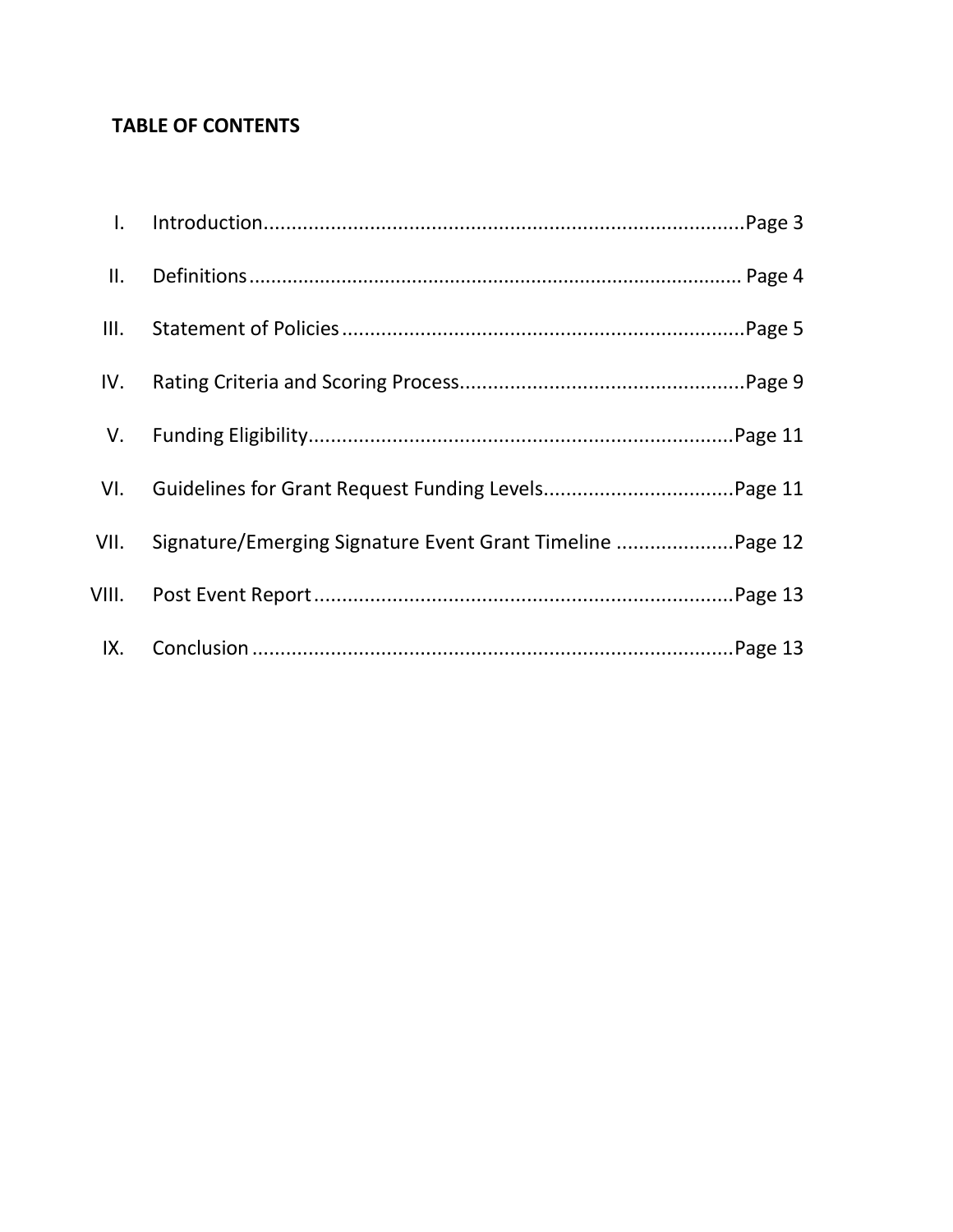# **Leon County Division of Tourism/Visit Tallahassee Special Events Grant Program**

## **I. INTRODUCTION**

The Leon Country Tourist Development Council (TDC) was created pursuant to the State of Florida Local Option Tourist Development Act and Leon County Ordinance #88-01. The TDC administers funds collected from a local option Tourist Development Tax (TDT) on transient lodging sales. i.e. hotels/motels, and condominiums. The funds are designated to promote Tallahassee/Leon County as a preferred visitor destination for meetings and conventions, group leisure travel, special events, cultural activities and amateur sporting events.

Grant funding is based upon the potential to generate room nights. Per section 125.0104 of the Florida Statutes, to be an authorized use of Tourist Development Tax revenue an event "shall have as one of its main purposes the attraction of tourists as evidenced by the promotion of the activity, service, venue or event to tourists." By Statute, a tourist is a "person who participates in trade or recreation activities outside of the county of his or her permanent residence, or who rents or leases transient accommodations including any living quarters or accommodations in any hotel, motel, apartment motel, resort motel, apartment, apartment hotel, rooming house, mobile home park, recreational vehicle park, condominium or timeshare resort for a term of 6 months or less." By Statute, "Promotion" means marketing or advertising designed to increase tourist-related business activities.

The Leon County Division of Tourism annually allocates funds to four separate grant programs for local groups and organizations that coordinate events with a demonstrated history of or significant potential to draw visitors to the area. The Special Events Grants and Signature/Emerging Signature Grants are reviewed by the TDC Grant Review Committee and Sports Events Grants are reviewed by the Tallahassee Sports Council (TSC). The TDC Grant Review Committee is comprised of TDC members which may include tourism and hospitality leaders and marketing professionals. Legacy Event grants are approved by the TDC and the Leon County Board of County of Commissioners (BOCC). Legacy and Signature/Emerging Signature Event Grants are for festivals and events that demonstrate the potential to bring a significant number of room nights and economic impact to the community.

The Leon County Division of Tourism grants programs are funded by the Tourist Development Tax (TDT). Grant programs administered by the Council on Culture & Arts (COCA) are also funded by TDT revenue and are designed to support year-round arts and culture programming.

Each application will be evaluated against established criteria and historic precedent. The amount of grant funds awarded will depend upon the availability of designated funds and specific allocations. Ideally, the funds allocated by the TDC will eventually be returned through increased transient lodging sales resulting from these events and the Tourist Development Tax generated from those sales.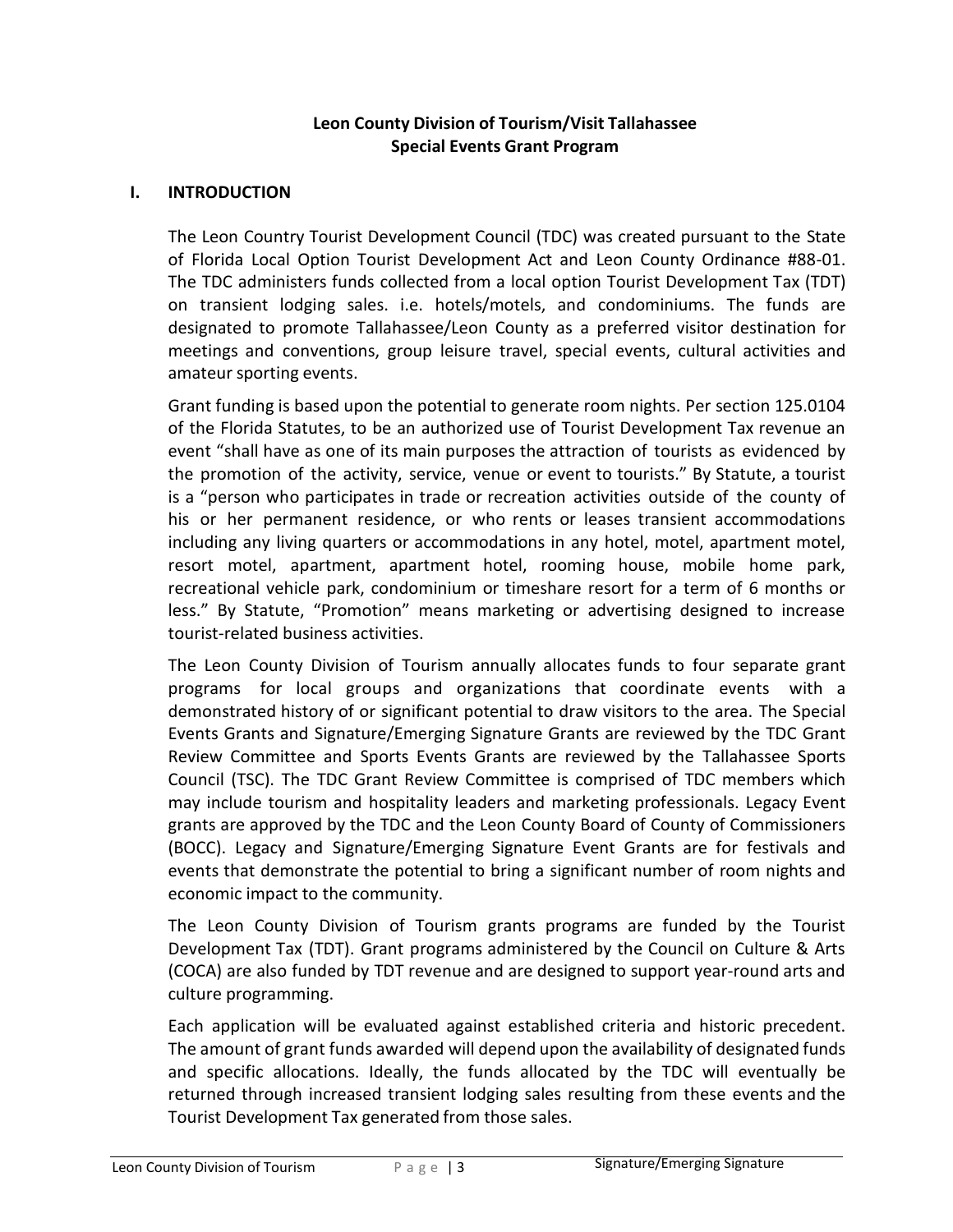# II. **DEFINITIONS**

## **Signature Event:**

- A. An event that offers programming for the public over one or more days while demonstrating the potential to generate a minimum of 1,500 hotel room nights; Multiple day events, because of their broader economic impact to all aspects of the local economy, are preferred.
- B. An event that does not occur during peak visitor periods. Peak visitor periods are generally defined as FSU home football game weekends in the fall semester, FAMU homecoming weekend, FSU or FAMU graduation weekends, and Monday through Thursday during the state legislative session (See page 6 for FY23 specific dates).
- C. An event that significantly distinguishes and elevates the appeal of Tallahassee/Leon County and has the potential to generate state, national and international media exposure.
- D. An event that has broad visitor and public appeal for motivating travel.
- E. An event that has an established organizational structure to fully plan, market and produce the event.
- F. An annual event.

# **Emerging Signature Event:**

- A. When an existing event meets the definition of a Signature Event, yet only estimates generating between 1,250 – 1,499 hotel room nights, and historically generates near that amount, the event may apply to be considered for designation as an Emerging Signature Event that may be eligible for increased funding and marketing support from the Leon County Division of Tourism/Visit Tallahassee.
- B. An Emerging Signature Event is an existing event with a record of growing attendance and room nights whose organization is interested, willing and able to grow their event to generate at least 1,500 room nights.
- C. Organizations must work with Leon County Division of Tourism/Visit Tallahassee staff to identify event enhancements and marketing opportunities to transition from Special or Sports Event status to Emerging Signature event grant status and funding levels.
- D. Organizations must be able to identify and document in their grant application what new features or aspects will be added to help grow the event, i.e. add another day of activities.
- E. Organizations must also agree and allow Leon County Division of Tourism/Visit Tallahassee's Research firm of record to conduct an economic impact study of the event to substantiate/verify the event generated at or around 1,250 hotel room nights. If the initial study indicates the room nights generated did not reach the 1,250 target for hotel room nights, the organization will move back into the Special Event grant program for one year before they may reapply for the Emerging Signature Event status again.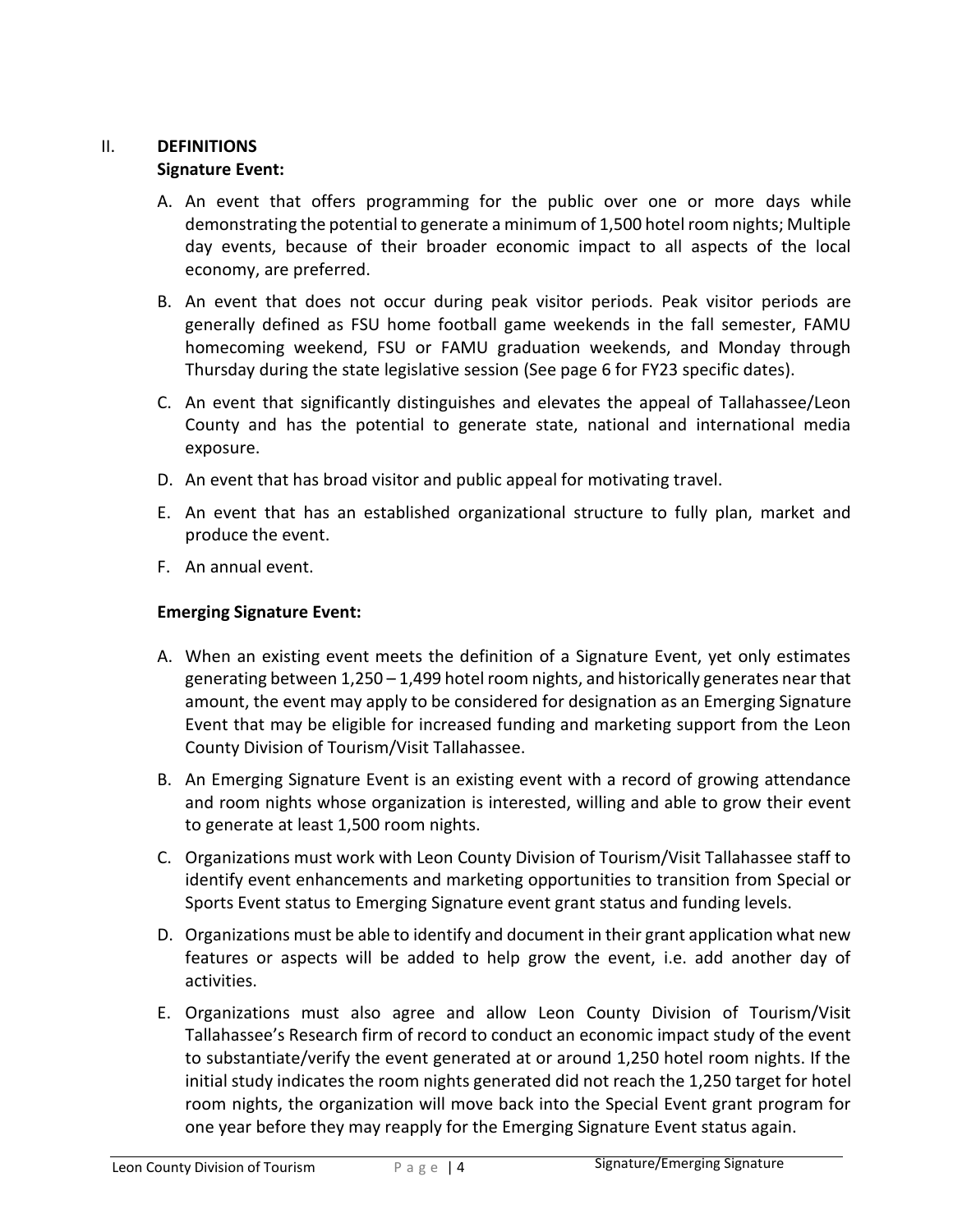F. An event that does not occur during peak visitor periods. Peak visitor periods are generally defined as FSU home football game weekends in the fall semester, FAMU homecoming weekend, FSU or FAMU graduation weekends, and Monday through Thursday during the state legislative session (See page 6 for FY23 specific dates).

## **III. STATEMENT OF POLICIES**

- A. Grant applications will only be received during the advertised cycle. No applicant may be considered for or receive more than one Signature/Emerging Signature Event Grant per fiscal year, with the exception of a once-a-year event that may coincidentally occur within the same fiscal year due to scheduling. An example would be an early October event that is scheduled for late September the following fall, both occurring the same fiscal year.
- B. Grant funds are intended to supplement the organization's budget for the event referenced in the application. Signature/Emerging Signature events must meet community standards and align with the County's Tourism marketing objectives and positioning.
- C. Signature/Emerging Signature events should not receive support from County general revenue through the BOCC or the Council on Culture and Arts (COCA) with the exception of in-kind support. No other funds from the BOCC can be used for the match requirement.
- D. Each application will be evaluated against established criteria, past performance and historic precedent.
	- 1. Applicant must provide a statement of sustainability and growth for the event (i.e. How do you define success for the event and what is your long-term plan to sustain and grow the event over the next five years?).
	- 2. Applicant must provide an event public health and safety plan. The plan should include strategies to maintain healthy and safe environments and operations for all event staff and attendees.
	- 3. Application must provide a statement of need for grant funding.
	- 4. Hotels secured for the event must be located within Leon Country.

For new events that demonstrate the potential to generate the minimum 1,500 hotel room nights, the TDC has the option to fund the event through a Signature Event grant in its initial three (3) years.

- E. Funding does not support administrative costs or private events. Funding supports marketing and promotional efforts, venue/site rentals and costs associated with visiting artists and/or exhibits(see allowable/unallowable expenses on page 8).
- F. Applicants receiving grant funds from the Council on Culture & Arts (COCA) may not receive grant funding for the same event through the TDC. Applicants may make requests to the TDC and COCA, but these must be for a different event or activity.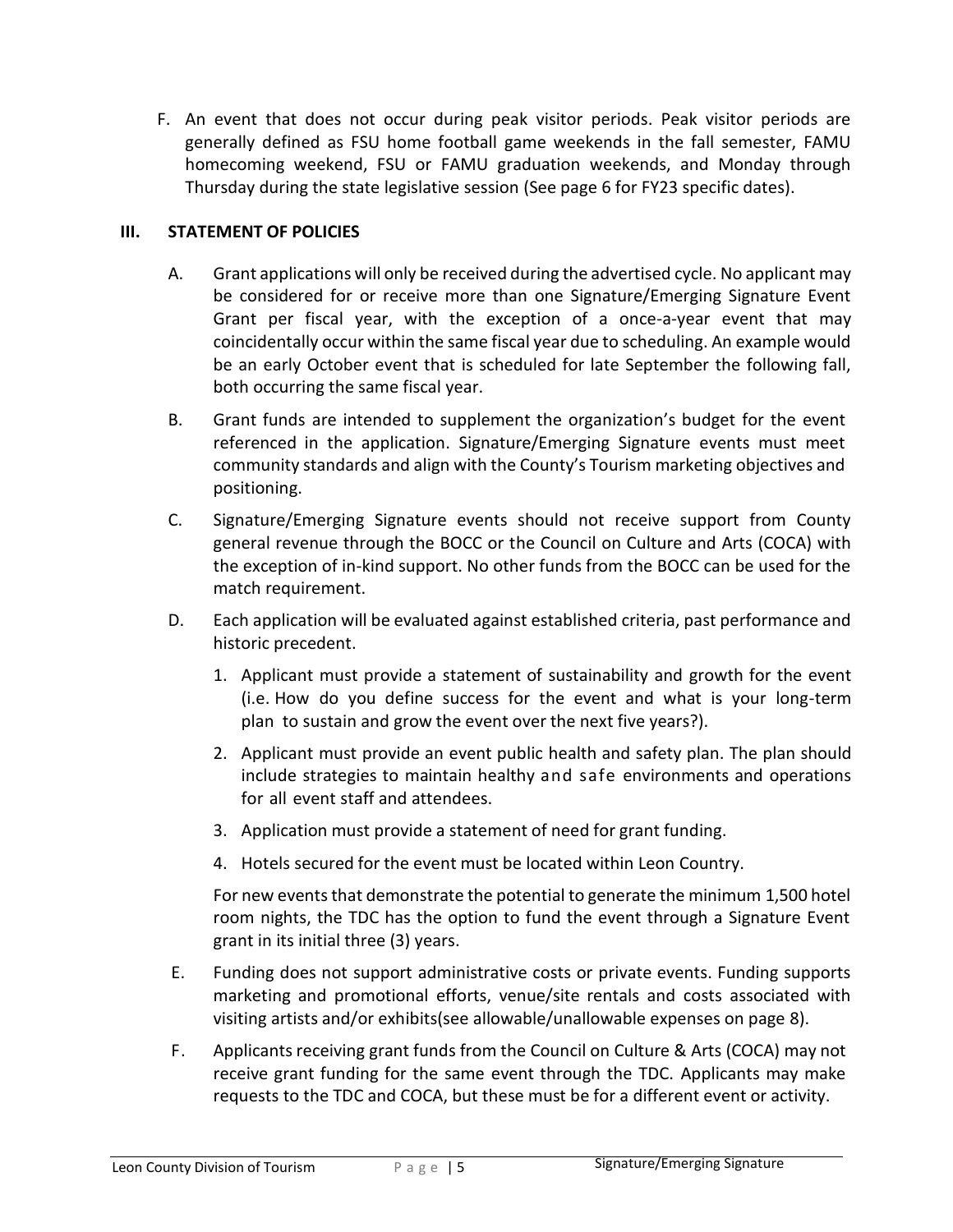G. Events will not be considered for funding if the event occurs during the following peak visitor periods:

| October 1, 2022     | FSU Homecoming and FAMU Football Game           |
|---------------------|-------------------------------------------------|
| October 14-15, 2022 | <b>FSU Football Game</b>                        |
| October 28-29, 2022 | FAMU Homecoming and FSU Football Game           |
| November 25, 2022   | <b>FSU Football Game</b>                        |
| December 9-10, 2022 | FSU/FAMU/TCC Graduation                         |
| March 7-May 5, 2023 | Florida Legislative Session (Monday - Thursday) |
| May 5-6, 2023       | FSU/FAMU/TCC Graduation                         |

- H. Applicant's budget must reflect at least a 25% dollar-for-dollar match (in-kind services will not be allowed). Applicants should identify the amount of matching funds in the event budget submitted and the amount must be verified and sourced in the Post-Event Report. The grant award amount may be reduced for the next cycle proportionately to the shortfall of funds raised if the 25% matching funds were not received.
- I. Funding shall be provided as reimbursement for the approved actual expenditures upon completion of the event. Proof of payment must be provided. Proof of payment may be submitted in the form of a vendor receipt and front and back copy of cleared check, credit card receipt, bank or credit card statement, ACH transfer or digital wallet receipts. Cash receipts are allowed for reimbursement however, a check or credit card is preferred. Written confirmation from vendor that expenditure has been paid in full is necessary if only a copy of the front of the cleared check is provided.
- J. If an event must be cancelled, event organizers are required to make that determination at least 60 days prior to the event's originally scheduled date. Tourism will only reimburse for allowable expenses incurred before 60 days prior to the original event date. Any expenses incurred after that date will not be reimbursed.
- K. If an event needs to be rescheduled, the new dates must be between October 1 and September 30 of the current fiscal year to be eligible for reimbursement.

Leon County Division of Tourism/Visit Tallahassee staff will direct the County's marketing research firm of record to conduct an economic impact study of an event receiving Signature/Emerging Signature Event grant funding. Event organizers must allow for face-to-face interviews with spectators and participants in order to be eligible.

- L. It is the intent of the TDC to discourage the support of two competing Signature/Emerging Signature events. This includes events that take place during the same week/weekend or similarly-themed concerts or festivals.
- M. To be eligible for payment, a completed Post-Event Report must be submitted. The Report should be submitted within 60 days after the event has taken place. The Report must include tracking statistics regarding out-of-town visitors and their use of transient lodging facilities and occupancy. Failure to submit a complete Post-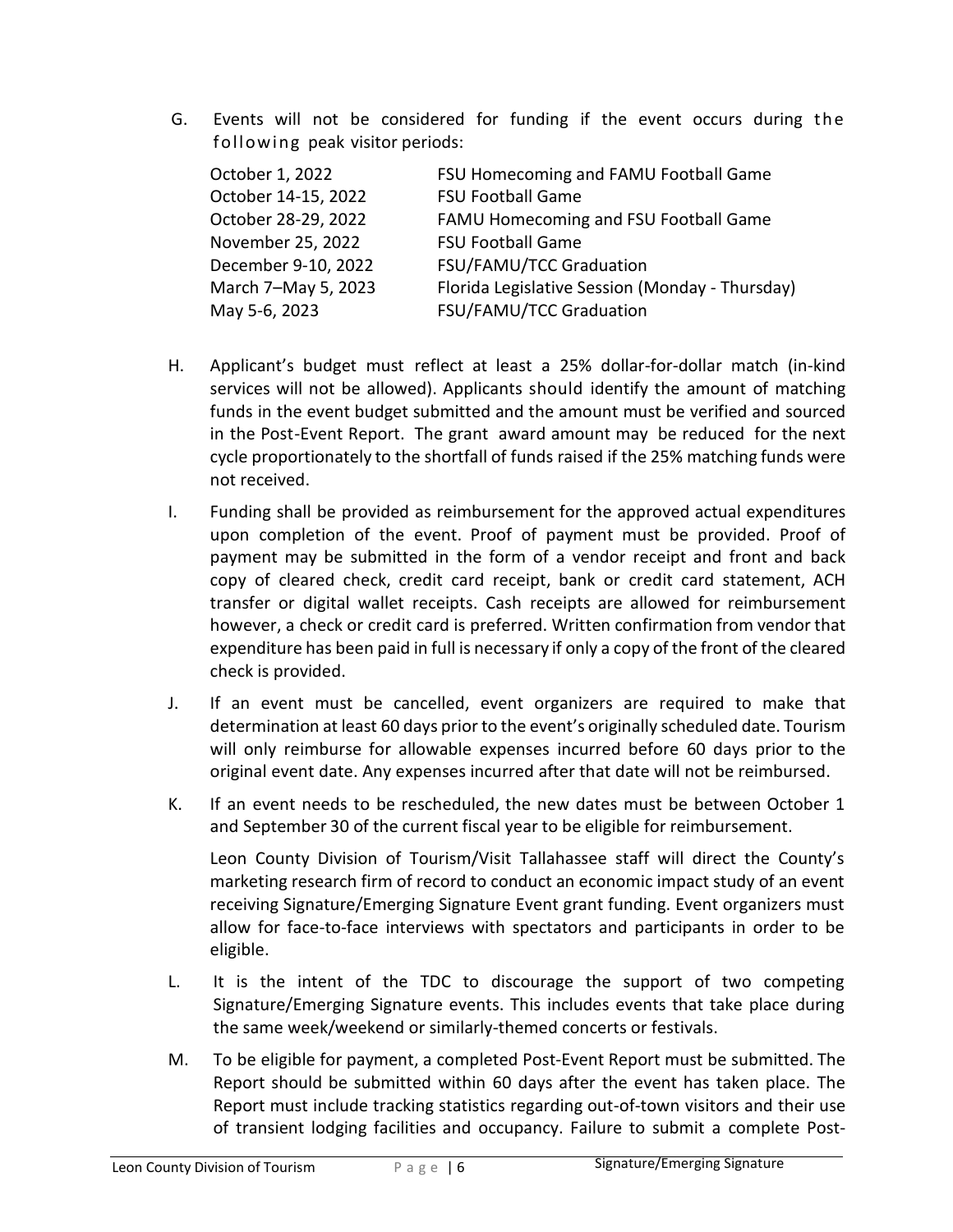Event Report in a timely manner may result in disqualification for support. All Post-Event Reports, including requestsfor reimbursement must be received no later than September 30.

- N. Any funds granted will be subject to audit by the Leon County Auditor.
- O. Indemnity: By submitting this Grant application the applicant agrees that upon final approval of the Grant the applicant shall indemnify Leon County Florida, a charter county and political subdivision of the State of Florida (the 'County") to the extent provided as follows:
	- 1. The applicant agrees to indemnify, defend and hold harmless the County, its officials, officers, employees and agents, from and against any and all claims, damages, liabilities, losses, costs, or suits, of any nature whatsoever arising out of, because of, or due to any acts or omissions of the Grantee, its delegates, employees, subcontractors, volunteers and agents, arising out of or under this Agreement, including a reasonable attorney's fees. The County may, at its sole option, defend itself or require the Grantee to provide the defense. The Grantee acknowledges that ten dollars (\$10.00) of the amount paid to the Grantee is sufficient consideration of the Grantee's indemnification of the County.
	- 2. If the applicant is a governmental entity or other such organization to which the protection of sovereign immunity is applicable, the indemnification requirements set forth in subparagraph (1) above shall apply to such applicant only to the extent as allowed in Section 768.28. Florida Statutes and nothing herein shall be deemed to be a waiver of such applicant's sovereign immunity beyond those statutory limits provided therein.
	- 3. If the event for which the Grant was approved is to take place on property owned by the County and/or is sponsored by the County, the applicant shall, in addition to these indemnification requirements, be required to provide to the County a certificate of insurance showing that that the applicant has procured insurance against claims for injuries to persons or damages to property which may arise from, or in connection with, the performance by the applicant, its employees, volunteers, subcontractors, employees of subcontractors, or clientele, of this event for which the Grant was approved, in the minimum coverage and amounts as follows, and that the County has been named as an additional insured:
		- i. Commercial general liability insurance coverage with combined single limits for the bodily injury, personal injury, and property damage of no less than \$1,000,000 per occurrence and a \$2,000,000 annual aggregate; and
		- ii. If applicable, workers' compensation insurance covering all employees meeting statutory limits in compliance with all applicable state and federal laws.

To qualify for reimbursement, proof of liability/medical insurance must be provided by the host organization in the amount of \$1 million. The host organization must have proof of liability insurance in effect and the County listed as additional insured.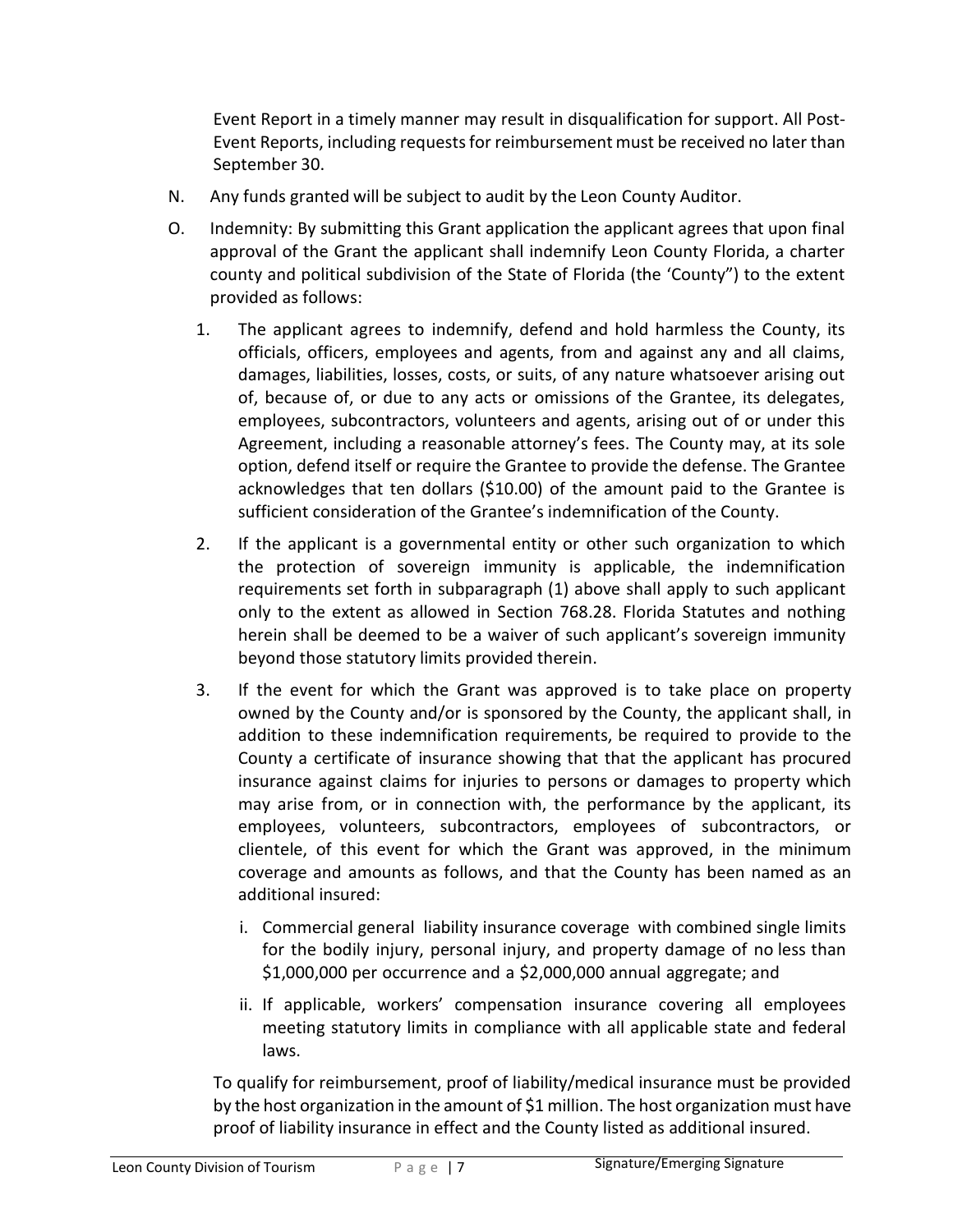- P. The combined Leon County/Visit Tallahassee Logo must be included on all printed and online advertisements and promotional materials for the event. Promotional materials include: banners, signs, t-shirts, programs, brochures, event website, social media posts, etc. Online material developed for the event must include a link to the VisitTallahassee.com website. Before these materials are produced, a draft or design proof **MUST BE SUBMITTED AND APPROVED** by the Leon County Division of Tourism/Visit Tallahassee to assure that the combined Leon County/Visit Tallahassee Logo appears properly.
- Q. Leon County Division of Tourism/Visit Tallahassee is dedicated to supporting worthwhile local events through our grant programs and other promotional opportunities but reserves the right to reduce or eliminate grant funding for organizations that do not receive prior approval for the correct logo use.





## R. Allowable expensesinclude:

- 1. Promotion, marketing and paid advertising/media buys that reach outside Tallahassee/Leon County with potential to drive overnight visitation.
- 2. Event production and technical expenses, site fees/costs (contract help, rentals, insurance) rights fees, sanction fees, non-monetary awards and travel expenses including lodging.

Note: The applicants are required to describe how the grant funds will be used. Any substantial changes to the items submitted in the application MUST be submitted in writing to the Leon County Division of Tourism/Visit Tallahassee office and will not be allowed without written approval from staff PRIOR to event.

- S. Unallowable expenses include:
	- 1. General and administrative expenses,
	- 2. Building, renovating and/or remodeling expenses,
	- 3. Permanent equipment purchases,
	- 4. Debts incurred prior to grant requests,
	- 5. Programs which solicit advertising or sponsorships,
	- 6. Hospitality or social functions,
	- 7. Advertising that primarily reaches only Tallahassee/Leon County and its residents.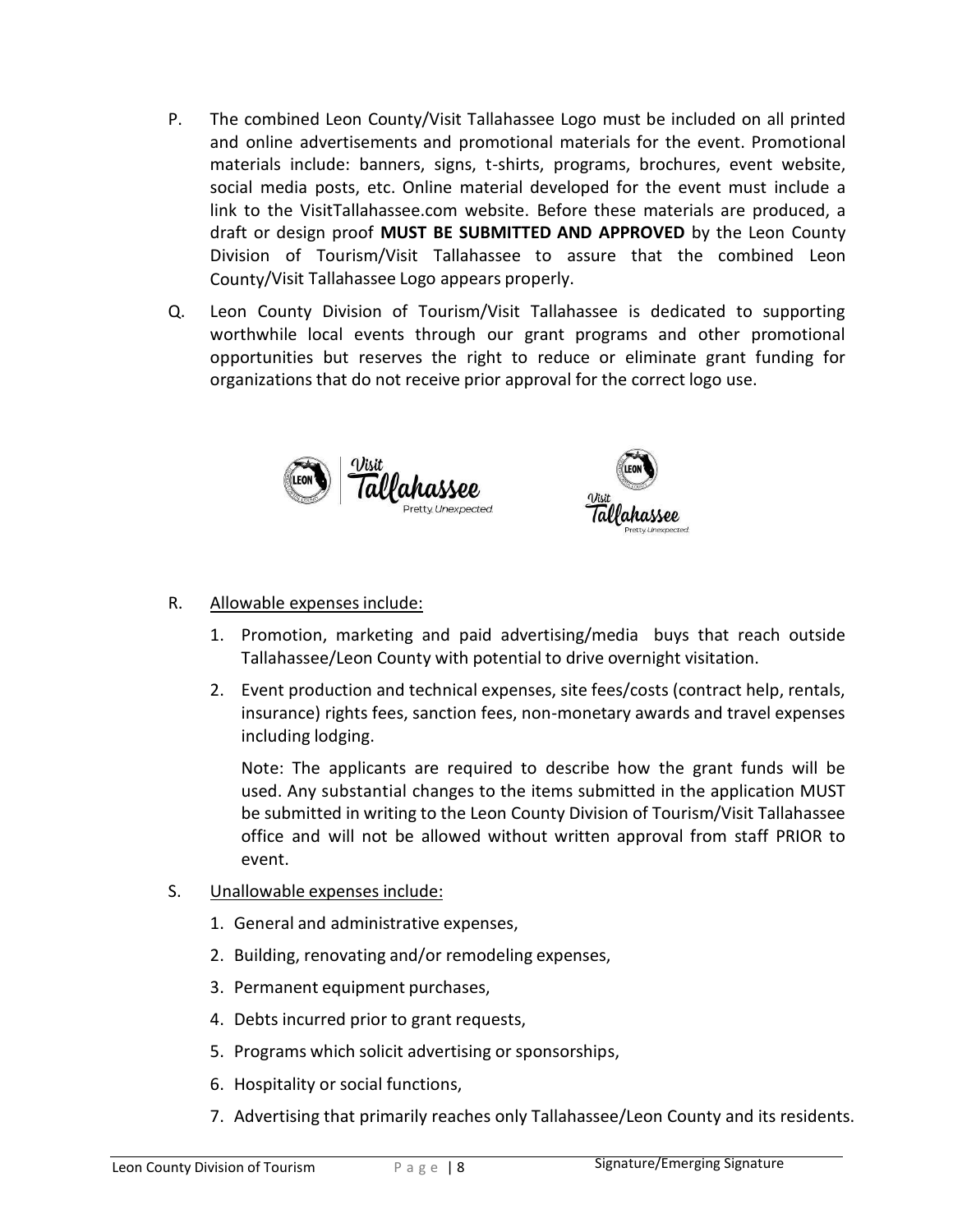8. Sleeping room expenses for attendees

## **III. RATING CRITERIA AND SCORING PROCESS**

Each grant application will be reviewed by Leon County Division of Tourism/Visit Tallahassee staff to ensure that the project is eligible to receive grant funding by comporting with 125.0104 Statutory requirements and that all required materials have been supplied. Failure to supply all the required materials will result in disqualification. Following staff review, the applications will be provided to the TDC's Grant Review Committee for scoring. The committee will score each application on a 100-point scale based on the following: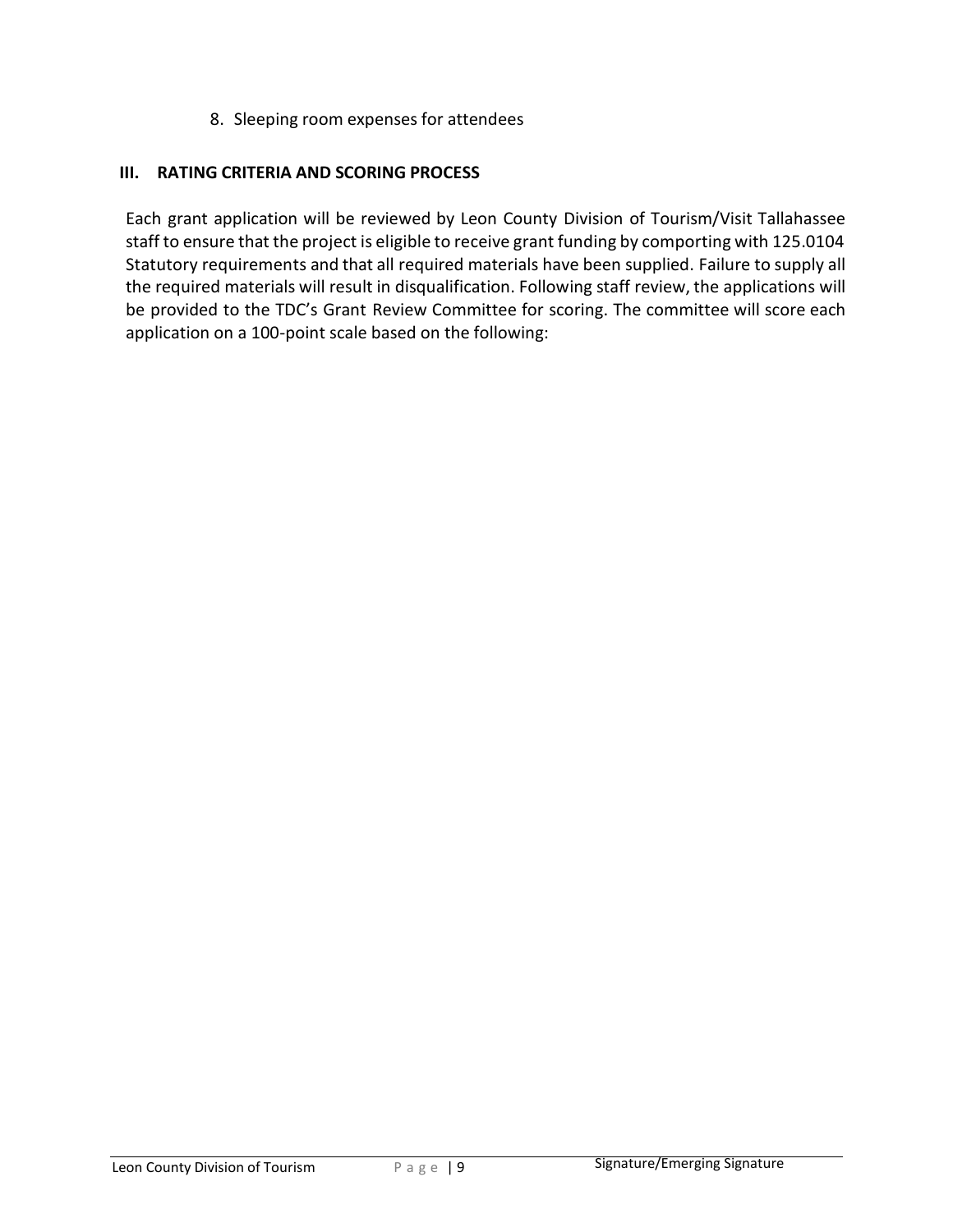

# **Grant Review Score Sheet**

**Name of Event:** 

**Event Date:**

Signature/Emerging Signature Event Grant Reviewer: \_\_\_\_\_\_\_\_\_\_\_\_\_\_\_\_\_\_\_

| <b>Rating Criteria</b>                  |                                                                                                                                                                                                                                                                          |     |  |  |
|-----------------------------------------|--------------------------------------------------------------------------------------------------------------------------------------------------------------------------------------------------------------------------------------------------------------------------|-----|--|--|
| Room Night                              | Event dates coincide with shoulder seasons or periods of low-occupancy<br>and have potential of generating visitation to Tallahassee/Leon County<br>overnight lodging. Event does not occur during peak visitor periods as<br>defined in the grant policies. (30 points) | 30  |  |  |
| <b>Generation and Visitor</b><br>Appeal | Event Proposal includes detailed plan for documenting overnight hotel<br>stays. (15 points)                                                                                                                                                                              | 15  |  |  |
|                                         | Event distinguishes the destination and elevates the appeal of Leon County.<br>$(10$ points)                                                                                                                                                                             | 10  |  |  |
| Description,<br>Sustainability, and     | Event description includes goals for event and a statement of sustainability<br>and growth. (10 points)                                                                                                                                                                  | 10  |  |  |
| <b>Public Health/Safety</b><br>Plan     | Event plan to address public health/safety is included and includes<br>strategies to maintain healthy environments and operation for all event<br>staff and attendees. (10 points)                                                                                       | 10  |  |  |
| <b>Event Funding Need</b><br>and Budget | An appropriate statement of need for funding and a complete budget are<br>included for the event. (10 points)                                                                                                                                                            | 10  |  |  |
| Marketing Plan                          | Marketing Plan strategies for attracting out-of-county visitors are well<br>defined and the overall marketing plan is thorough and realistic. (15 points)                                                                                                                | 15  |  |  |
|                                         | <b>Total possible points:</b>                                                                                                                                                                                                                                            | 100 |  |  |

Anticipated Room Nights: \_\_\_\_\_\_ Funding Amount Requested: \_\_\_\_\_

Reviewer Proposed Amount:

## **Grant Request Funding Level Guidelines**

| <b>Room Nights</b> | <b>Recommended Tourism Signature/Emerging</b><br><b>Signature Event Funding Levels</b> |
|--------------------|----------------------------------------------------------------------------------------|
| $1,250 - 1,499$    | $$10,000 - 14,999$                                                                     |
| $1,500 - 1,999$    | $$15,000 - 25,999$                                                                     |
| $2,000 - 2,999$    | $$26,000 - 37,999$                                                                     |
| $3,000 - 3,999$    | $$38,000 - 49,999$                                                                     |
| $4,000 - 5,000$    | $$50,000 - 59,999$                                                                     |

*Organizations are eligible for funding above \$60,000, however once recommended by the TDC it would require approval by the Leon County Board of County Commissioners.*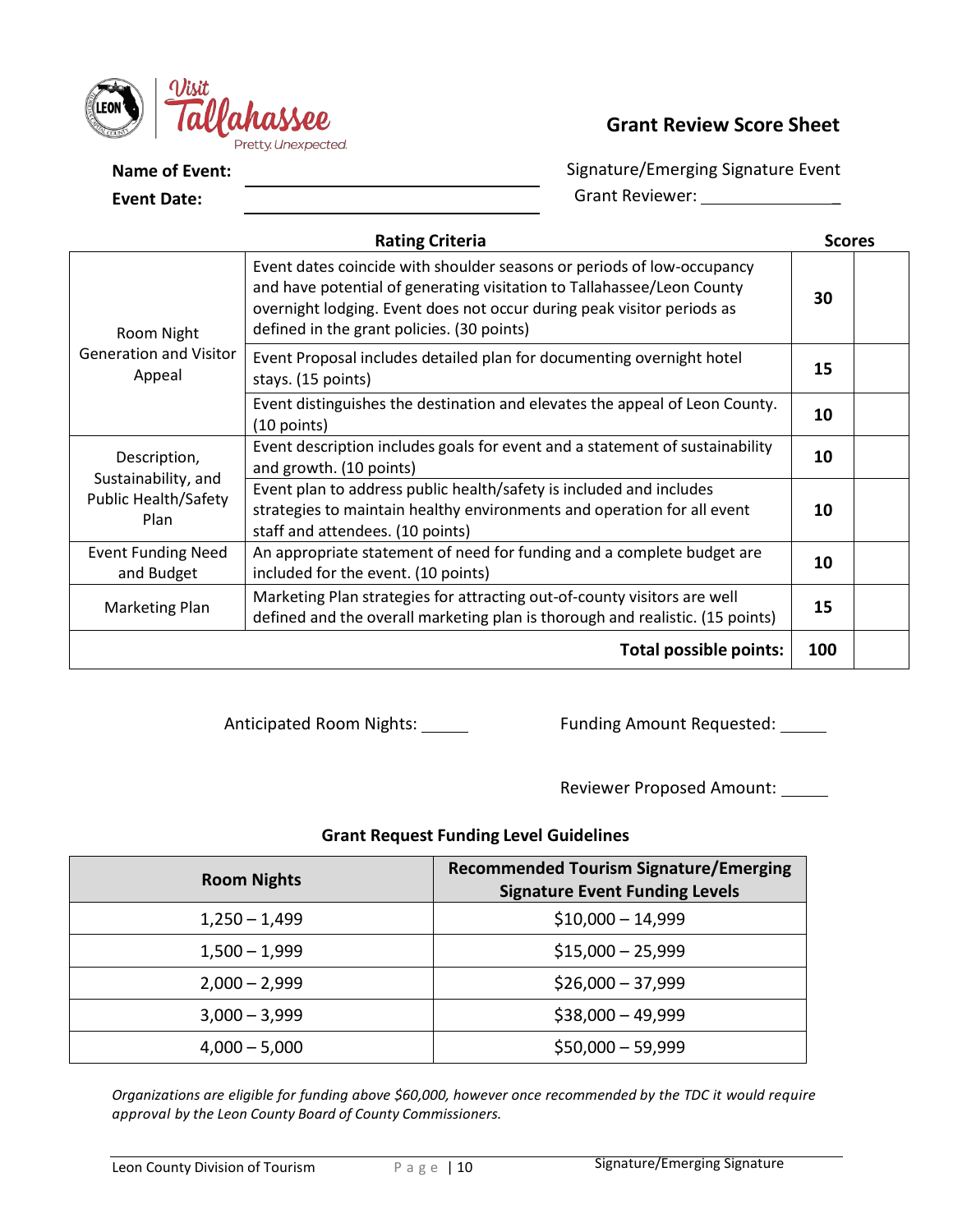# **IV. FUNDING ELIGIBILITY**

The intent of the Signature/Emerging Signature Event Grant Program is to provide funding assistance for events that attract overnight visitors to Tallahassee/Leon County and create business for the commercial lodging industry, (hotels/motels, condominiums, short-term vacation rentals), as well as restaurants, retail establishments and other tourism related business activities. In addition to being compliant with F.S. 125.0104 the following criteria have been established to be considered for funding:

- A. Each application must include a signed Certification and Compliance page.
- B. Event must take place between October 1 and September 30 of the upcoming fiscal year.
- C. The event must have the potential to bring-out-of-town visitors that use commercial lodging establishments in Tallahassee/Leon County.
- D. Applicant must provide a marketing/promotional plan that demonstrates out-ofmarket advertising/promotion to reach potential visitors.
- E. Applicant must provide a detailed event budget.

# **V. GUIDELINES FOR GRANT REQUEST FUNDING LEVELS**

The following table reflects the funding level possible based on the event's estimated number of hotel room nights. **The estimated number of hotel room does not guarantee the level of funding at which the event may be approved. The final funding recommendation will be based on the Review Committee's discretion and the funding available. As an example, if the Grant Review Committee believes the event has overstated the potential room nights, the Committee has the authority to place the application in a lower funding category.**

| <b>Room Nights</b> | <b>Recommended Tourism Signature/Emerging</b><br><b>Signature Event Funding Levels</b> |
|--------------------|----------------------------------------------------------------------------------------|
| $1,250 - 1,499$    | $$10,000 - 14,999$                                                                     |
| $1,500 - 1,999$    | $$15,000 - 25,999$                                                                     |
| $2,000 - 2,999$    | $$26,000 - 37,999$                                                                     |
| $3,000 - 3,999$    | $$38,000 - 49,999$                                                                     |
| $4,000 - 5,000$    | $$50,000 - 59,999$                                                                     |

The following formula will be used to determine the final grant amounts:

- A. The average score of the panel will be determined for each application based on the maximum of 100 points as outlined in the grant review scoresheet on page 10.
- B. Applications scoring above the minimum threshold of 70% will be considered for funding based on the formula outlined below.
- Leon County Division of Tourism P a g e | 11 Signature/Emerging Signature C. The average score for each application will first be converted into a percentage of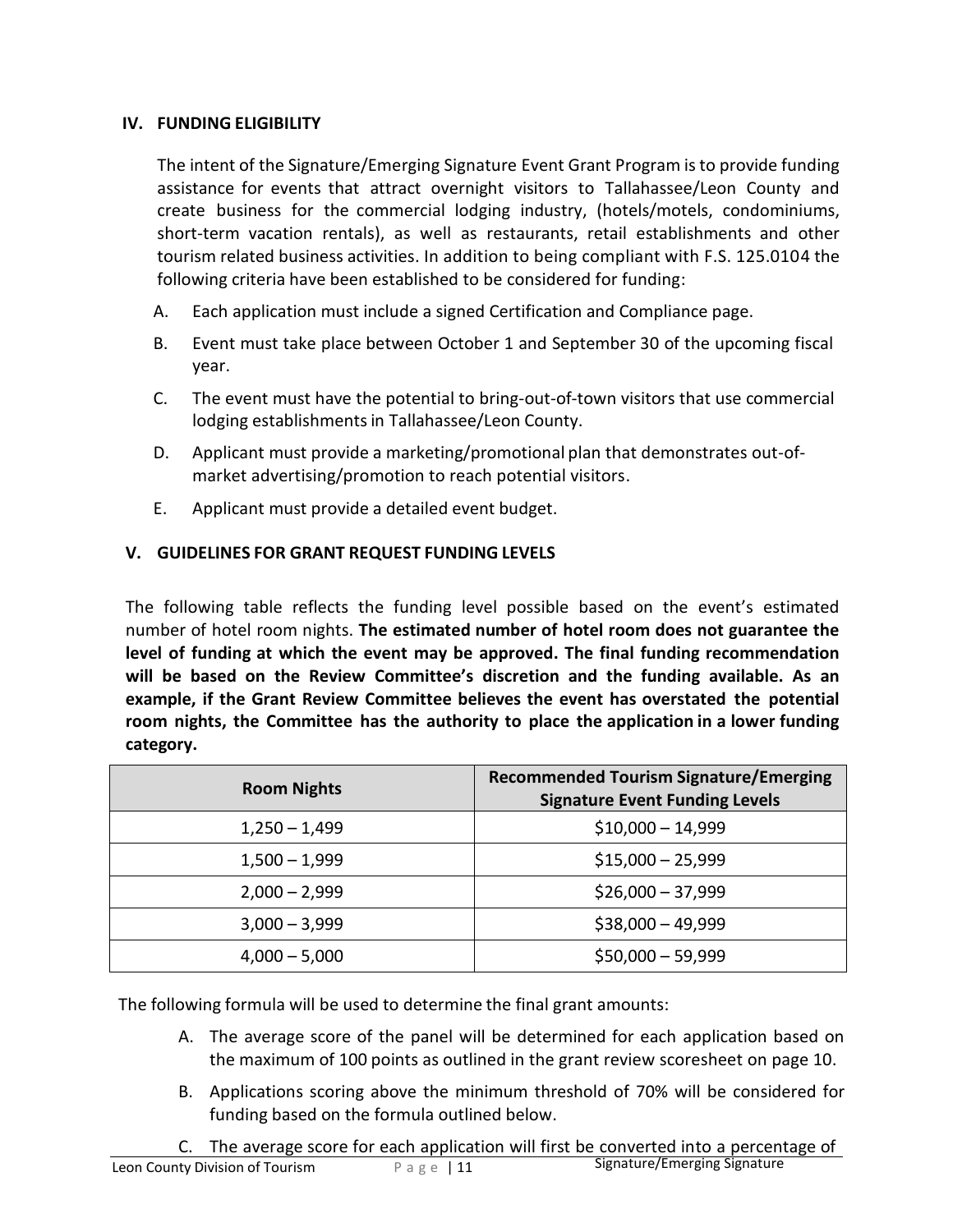the 100 maximum points possible. As an example, if Application #1 scored 90, the percentage for Application #1 would be 90%.

- D. The grant requested amount will then be multiplied by the percentage to determine the initial award based on the grant review scoresheet. As an example, if Application #1 scored 90% and requested \$50,000, the initial award would be \$45,000.
- E. The same process will be followed for each application and the total initial awards will be totaled.
- F. If the total amount of grant allocations exceeds the total budgeted for all grants, staff will adjust all the allocations by the same percentage to keep the totals awarded equal to or less than the total available grant funds.
- G. Adjustments may be made if necessary, to reach the total amount in the budget.
- H. The TDC Grant Review Committee reserves the right to adjust the minimum threshold, if necessary, to ensure funding for the highest scoring applications.

## **VI. SIGNATURE/EMERGING SIGNATURE EVENT ANNUAL GRANT TIMELINE**

**July 14 -** Grant Application Cycle Opens (29-day cycle 7/14/22-8/12/22)

**July -August** – Mandatory Grant Application Workshops

**August 12** – Application cycle closes

**September 8** – Public Meeting of TDC Grant Review Committee

**September** TDC review/approval of grant funding recommendations

**September / October** Award letters and Grant Agreements sent to grantees

## **Applicants are required to attend at least one Grant Application Workshop either in person or online.**

It is strongly encouraged that applicants be in attendance or send a representative to the Grant Review Committee meeting in case there are questions or clarifications.

### **VIII. POST EVENT REPORT**

Leon County Division of Tourism/Visit Tallahassee will instruct its marketing research firm of record to conduct a statistically reliable number of spectator and participant surveys at the event to develop an economic impact study that shows the number of attendees, out-oftown guests, room nights generated and total economic impact from the event.

It is the responsibility of the grant organizer to provide post event information including:

A. The names of contracted hotels used for participants and spectators.